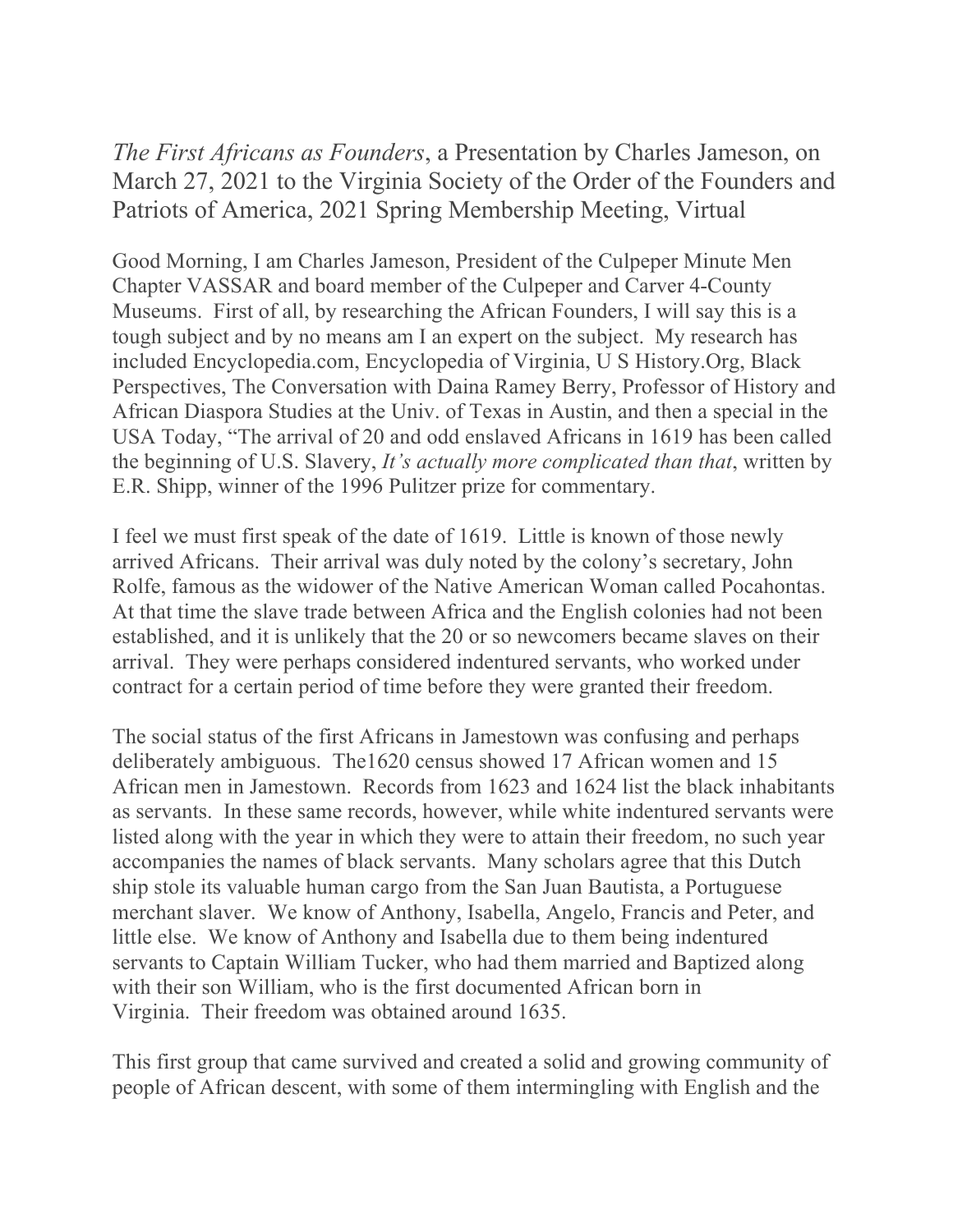Native peoples. Another note is that if these Africans were from Luanda, which was the newly formed established capital of the Portuguese Colony of Angola, then it is likely that they had been trading with the Europeans for years, that they spoke a language in common with these Europeans and that they were Christians. It is possible that these characteristics enabled them to escape a life of slavery, which was to become the fate of the more ethnically and linguistically diverse group of Africans that arrived in North America in later years. From the Encyclopedia Virginia, relations between blacks and whites in Virginia were very flexible at first. Blacks and whites often lived near one another, worked together, and socialized together. Blacks had access to the justice system and appeared to be treated equally by the courts. Some blacks even owned slaves and indentured servants themselves. At the same time many enslaved Africans and African Americans were allowed to earn money, keep livestock and raise crops themselves, and they sometimes took advantage of these economic privileges to purchase their freedom. Baptism was traditionally a route to freedom. Elizabeth Key was given hers in 1656 by the General Assembly in part because she "is able to give a very good account of her faith." Anthony Johnson was not an African American, but this did not stop him from doing well with Northampton Judges. Possibly a native of Angola Johnson bought his freedom and, with his wife and children, owned land and at least one slave. Johnson was able to succeed in Virginia because he owned land and livestock. In other words, the same economic tools that allowed slaves to purchase their freedom allowed Free Blacks to sustain their freedom.

Historians T.H. Breen and Stephen Innes have suggested that free blacks attempted to transform themselves into Black Englishmen, which was true not only in economic aspirations, but in their social assumptions. These free Africans and African Americans were expected to live as members of the community, which meant owning land, voting, paying taxes. It also meant keeping their lives separate from the enslaved. In December of 1662 the General Assembly declared that all children born in this country shall be held bond or free only according to the condition of the mother. In other words, the children of slave women would be slaves. The law while penalizing relations between the races, nevertheless made room for the children of a white mother and a black father to seek freedom.

We come to a book by my friend's father T.O. Madden Jr., "We were always free." In 1949, T.O. while in his late 40's, went searching in the attic of his home, which in earlier years was the famous Madden's Tavern. He came upon a hidebound trunk originally belonging to his great great-grandfather Willis Madden. In it he found the obvious, bills, tax records, until he dug deeper where there to his surprise he found papers dating back to the 18th century. Papers of Indenture,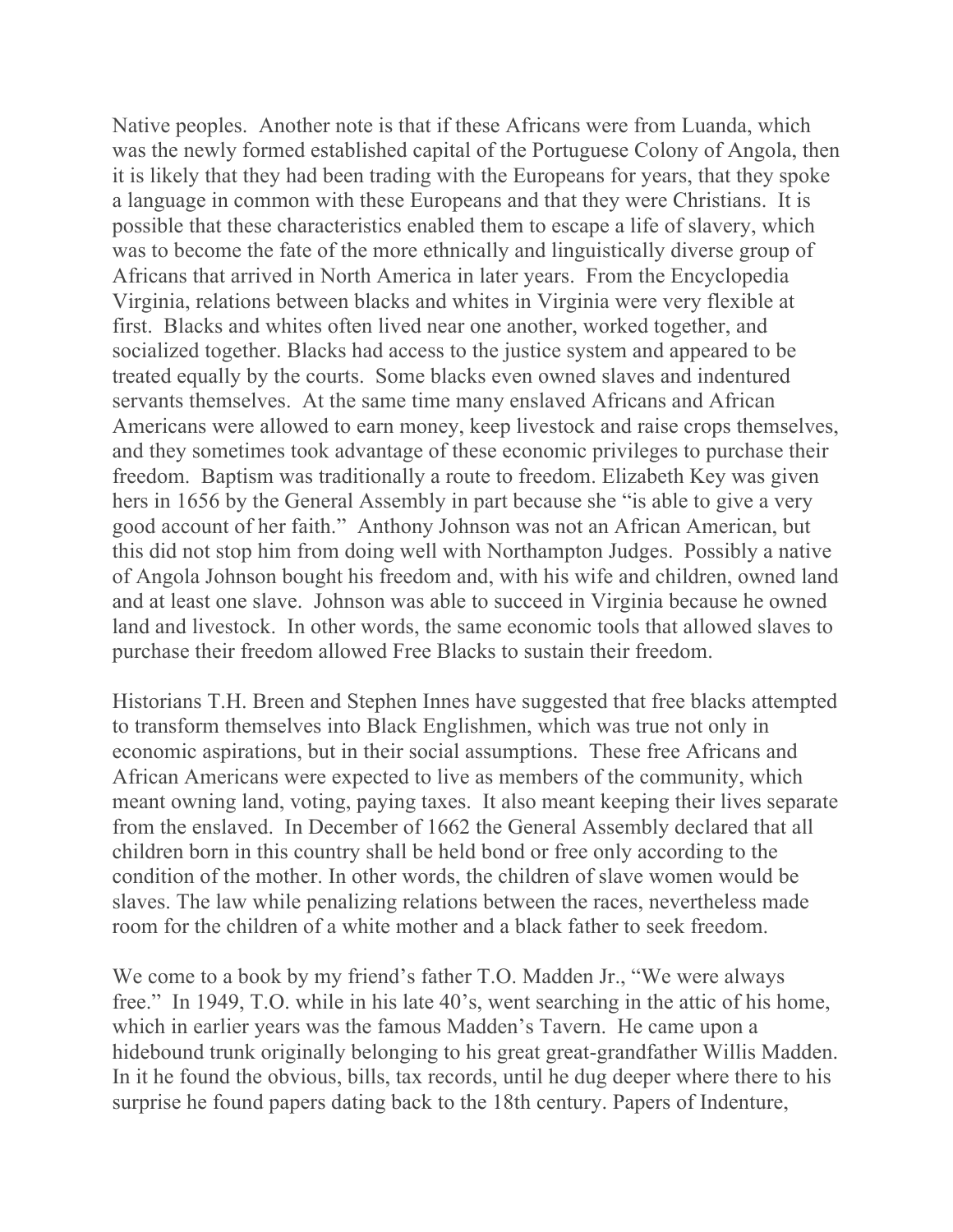deeds of land, Sarah Madden"s laundry and seamstress record books, letters, and traveling passes. Sarah Madden was the daughter born to Mary Madden in 1758. They know nothing of Mary's early life but by family lore Mary was a White Irish girl who had borne a child to a black man. Nothing is known of the father. Sarah is claimed to be the first free person of color in the Madden family. Sarah finished her 31-year indenture in 1790 from the James Madison estate. In the 1840's Sarah's son Willis was noted as one of the wealthiest Mulattoes in the area. Willis was the first in the family to marry. Marrying Hannah Clark, free daughter of Revolutionary war free African American Patriot William Clark. William Clark served 3½ years in the Revolutionary War, the last 1½ years as a soldier servant to Colonel John Jameson. We will have a Patriot memorial service for William Clark hopefully August 21, 2021 at the Madden Family Cemetery off Madden's Tavern Road in Culpeper. In addition, the leather trunk held an exciting, full set of business records for the days when Madden's Tavern flourished as a center of activity in Orange County. The Maddens were very fortunate to find this part of their history. There were many Africans and African Americans who fought on both sides of the Revolutionary War, fighting only to be free. Also, there were many Africans and African Americans who were already free and believed in the rhetoric of All Men were created Equal and were fighting for Independence from Britain.

Early in the seventeenth century Virginia freedom was seen, even by powerful white planters, as a legitimate goal for enslaved blacks. The two most common paths to freedom were manumission and self-purchase. Toward the end of the 17th century, the supply of white indentured servants available to cultivate Virginia's tobacco crop declined and likely, as a consequence of this, the number of slaves imported directly from Africa increased. At that time it was believed that the free blacks in Virginia either no longer wanted to or could no longer maintain distance between themselves and enslaved blacks. By virtue of their skin color, they were considered a suspect class and lived in what the scholar George M. Fredrickson called "quasi freedom." Whatever the status of these first Africans to arrive at Jamestown, it is clear that by 1640 at least one African had been declared a slave. This African was ordered by the court to serve his said master or his assigns for the time of his natural life here or elsewhere.

I will now speak on the Smithsonian Magazine's statement that 1619 is not the best place to begin a meaningful inquiry into the history of African peoples in America because they were here before that time. The magazine stated that as early as May 1616 Blacks from the West Indies were already in Bermuda providing expert knowledge about the cultivation of Tobacco. There is also suggestive evidence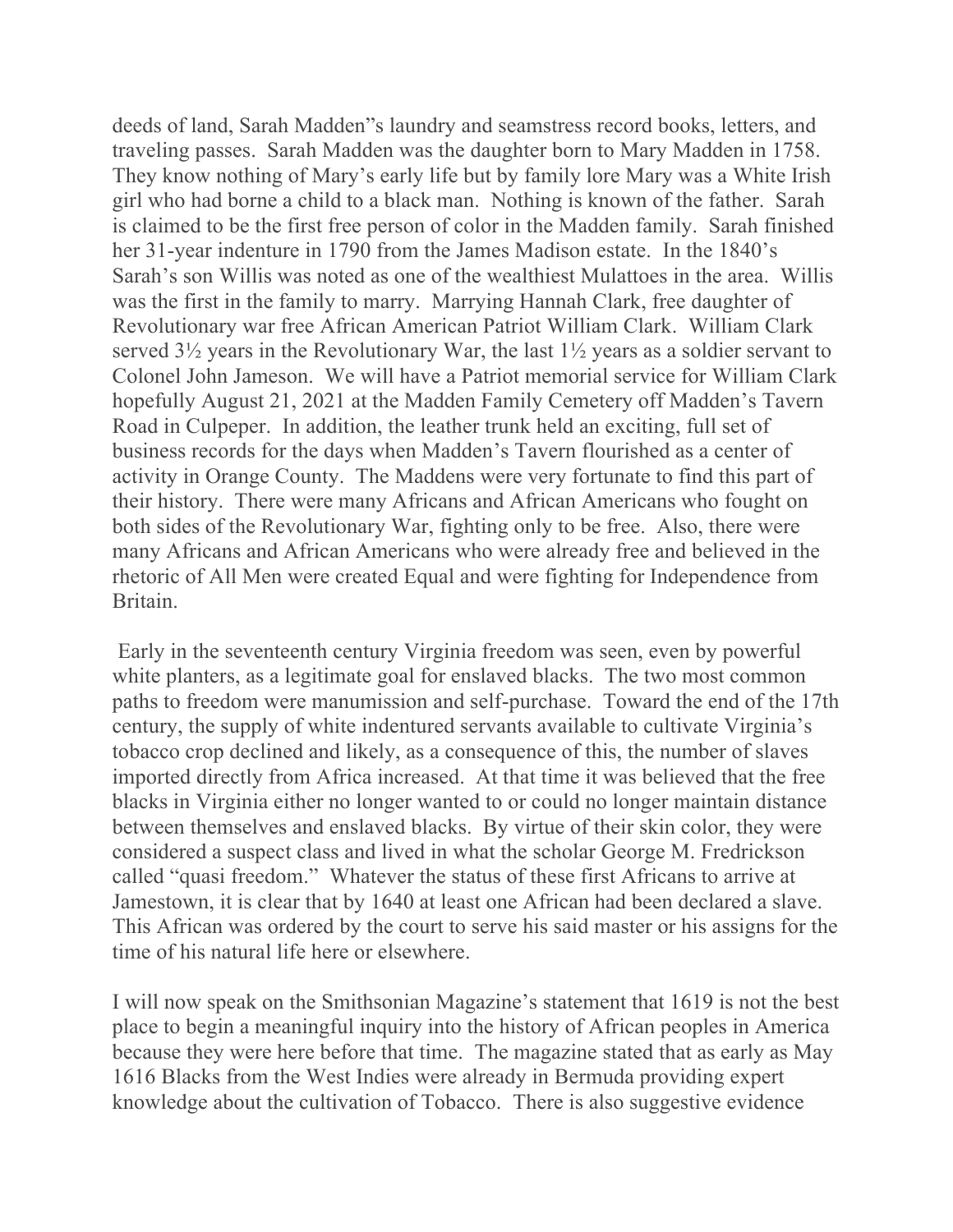that scores of Africans plundered from the Spanish were aboard a fleet under the command of Sir Francis Drake when he arrived at Roanoke Island in 1586. In 1526, enslaved Africans were part of a Spanish expedition to establish an outpost on the North American coast in present day South Carolina. Those Africans launched a rebellion in November of that year and effectively destroyed the Spanish ability to sustain the settlement, which they abandoned a year later. In the first half of the 17th century Africans in Virginia occupied a somewhat ambiguous state. County Court records of the mid-seventeenth century contain clear evidence that some free black men exercised the rights and privileges of citizens while most lived in a kind of legal no man's land, not slaves yet by no means full citizens. They built lives of pride and achievement though surrounded by slavery and racial oppression.

Now a little about my family history and my heritage. By DNA and books on my Father's side, the Y gene of the family that follows the Jameson's or European side of my family, I can trace them to America in the 1600's. On my mother's side of the family, I am part of the L Cluster of haplogroups, which has been concretely characterized as representing the original human mitochondrial lineage, haplogroup L3e that is found in Africa. This haplogroup dates to approximately 50,000 years ago, and is detected in sub-equatorial Africa. By DNA I am 72% European (Scots-Irish) and 28% African. I know of the Jamesons, but the history of the Fords, Tutts, Jacksons, Cooks, and Covingtons I know little past the 1800's but family lore. I have a cousin whose book shares the story of the Bowen, Jameson and Jackson connection, it also references a relative as the First African American Postmaster. "The Truth Is The Light If It's Told In The Dark." I have been a little busy, but after this research, I plan on delving back into my unknown connections and how the family land was acquired. My home place in Culpeper was probably Jameson property in years past, but was owned by my mother's grandfather, Mulatto Charles Ford, in the late 1800's, about whom I know little and would like to learn more. My mother's father, Clarence Clifton Tutt, owned many parcels of real estate around Culpeper and is another I wish I knew more about. I was given my name Charles Clifton Jameson to commemorate both.

This research has awakened me to see if I can break that roadblock that I had found and I am now finding more links to follow. I now will be on the hunt to see how this property was acquired. I know that Charles Ford's wife, Ainsley Jackson, was from the European Bowen family, and that Harriet, their slave bore 9 children, some being Jacksons and some Bowen. Through my research I have seen strong evidence that mulattoes or those of mixed race seemed to mingle together. This even makes a harder job of researching African American genealogy. The African